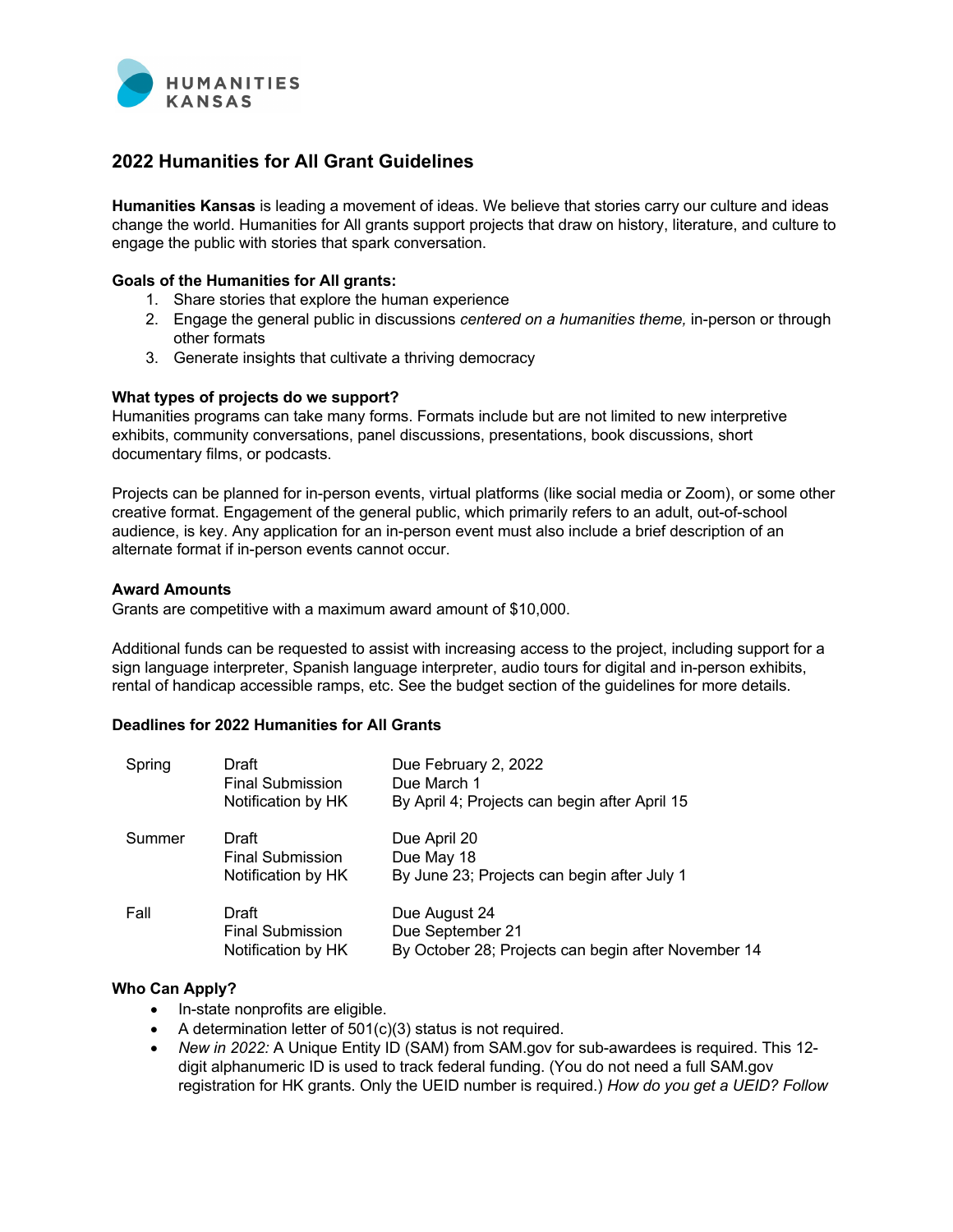*the Quick Start Guide here:* 

*https://www.humanitieskansas.org/doccenter/a4d4fbbab8664a2f86cfbd9928995b07*

• *NOTE:* Organizations with an open grant from a previous grant cycle are ineligible.

For information, contact Leslie VonHolten, Director of Grants & Outreach, at LVH@humanitieskansas.org. Email is the quickest method of communication. Follow up phone calls can be arranged.

# **GETTING STARTED**

**Talk with HK staff.** Applicants are encouraged to speak with HK staff early to discuss ideas or clarify guidelines. Email Leslie VonHolten, Director of Grants & Outreach, LVH@humanitieskansas.org.

**Participate in an online Grants Chat.** Online grants chats provide opportunities to learn about the application process and gain tips for writing a proposal. Participation is not required and does not obligate an organization to apply. Future grants chats are announced on HK's social media platforms and the online calendar of events.

**Know what makes a successful project.** To be competitive for funding, the project should aim to do the following:

- Draw on our diverse history, literature, and cultures to explore a defined topic, keeping the humanities central to the project
- Engage the general public, which primarily refers to an adult, out-of-school audience. (Note that projects intended primarily for students, faculty members, or other on-campus or in-school audiences will not be considered.)
- Provide opportunities for engagement with in-person events and discussions, or with participatory online platforms or other formats
- Involve multiple ways to engage beyond one public event. (For example, a request for a keynote speaker is usually not considered a competitive proposal unless there are additional engagement opportunities such as an exhibit, book discussions, film screening, etc.).

**Humanities must be central to the project.** Humanities include the following disciplines:

- History
- Literature
- Languages and cultures
- Law
- Folklore
- Gender studies
- Religious studies
- Philosophy
- Art history\*
- **Archeology**
- Cultural anthropology
- **Ethics**
- Social sciences, such as political science and sociology, are also considered humanities.

*\* A note regarding the arts:* HK does not support arts projects, defined as creation and display of visual art, creative writing workshops, or performance (drama, dance, music, etc.). However, as noted above, projects that focus on the analysis and contextualization of art, such as a panel discussion moderated by an art historian, are eligible. The difference between humanities and art can be a fine line. If your project includes arts components, contact HK staff for guidance. The Kansas Creative Arts Industries Commission is also a resource for arts grant funding.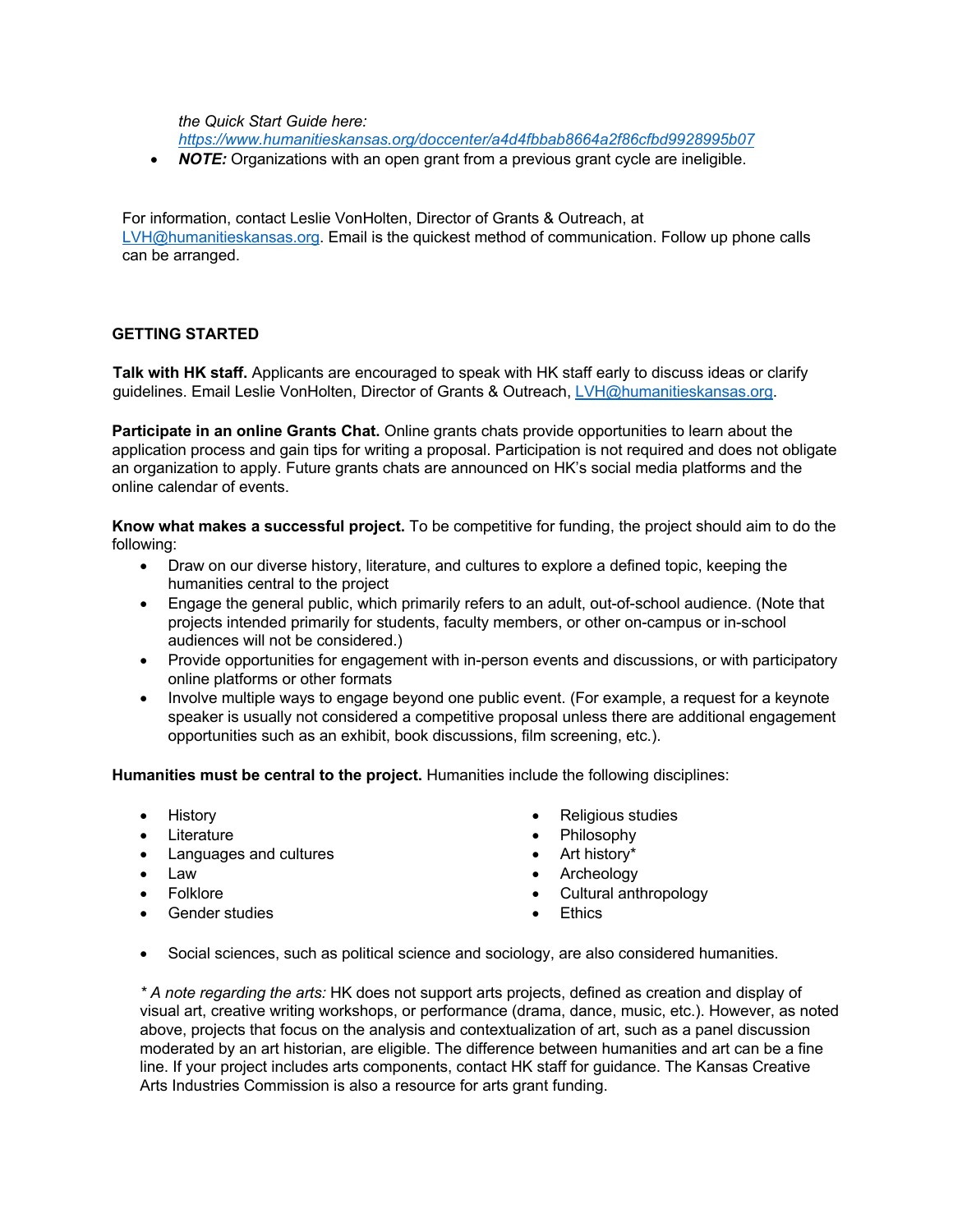**Consider the format.** HK is interested in innovative, creative program formats, diverse perspectives, and new methods for reaching an audience. HK grants are intended to get a project "off the ground." HK cannot be expected to fund a similar project, or a signature event, year after year.

**Set Goals.** Projects must have at least two goals. Goals are simple statements that summarize what you hope to accomplish. Goals might connect people with new information and points-of-view**,** spark discussion and new ideas, or strengthen relationships among groups or organizations.

**Contact a Humanities Scholar**. Every project must involve at least one humanities scholar to support a humanistic perspective and provide in-depth knowledge. Scholars are often faculty members, library or museum professionals, or independent cultural experts. HK staff can help identify humanities scholars. Scholars must have at least one of the following criteria:

- At least a Master's degree in a humanities discipline helpful to the success of the project
- College-level teaching experience in a humanities discipline or proven record of scholarship in the humanities
- Museum curator, librarian, or other individuals with exceptional knowledge of the relevant topic
- Culture bearers tribal or community elders, or practitioners of traditional cultural forms

Before you submit your application, you and your scholar should:

- Discuss the project and formulate ways to strengthen the humanities aspects
- Consider the involvement of other scholars to add diverse perspectives
- Review the application to help clarify goals and methodology

During the grant project, your scholar could:

- Serve as a speaker, panelist, or lead a discussion
- Offer ongoing advice and guidance
- Review an exhibition script or short film script for authenticity and diversity of perspective
- Provide an assessment of the project at its conclusion

**Develop a plan of action.** A monthly timeline lists the work you hope to accomplish from planning stage to completion.

- Include a list of major project activities to be completed within 12 months
- Assign a date to complete each task
- Identify the key project staff and consider their role in accomplishing the activities. Key staff might include project director, fiscal officer, marketing coordinator, volunteers, etc.

**Develop a communications plan.** This plan identifies your target audience and presents strategies to reach that audience. What are the characteristics or demographics of your audience? Press releases submitted to local newspapers and use of social media are effective methods. Publicity must not be released prior to the funding decision or without acknowledgement of Humanities Kansas.

**Create a budget**. Grant applications are requests for funding, and the budget should not be left to the last minute. Show all anticipated expenses needed to accomplish the project. Provide details.

In addition to grant funds, applicants are asked to contribute goods and services equal to or greater in value than the amount requested. This is called *cost share* and can include:

- Staff and volunteer time devoted to the project
- Donated use of office space, venue facility, equipment, and supplies
- Social media, public service announcements, and other free publicity
- Refreshments at events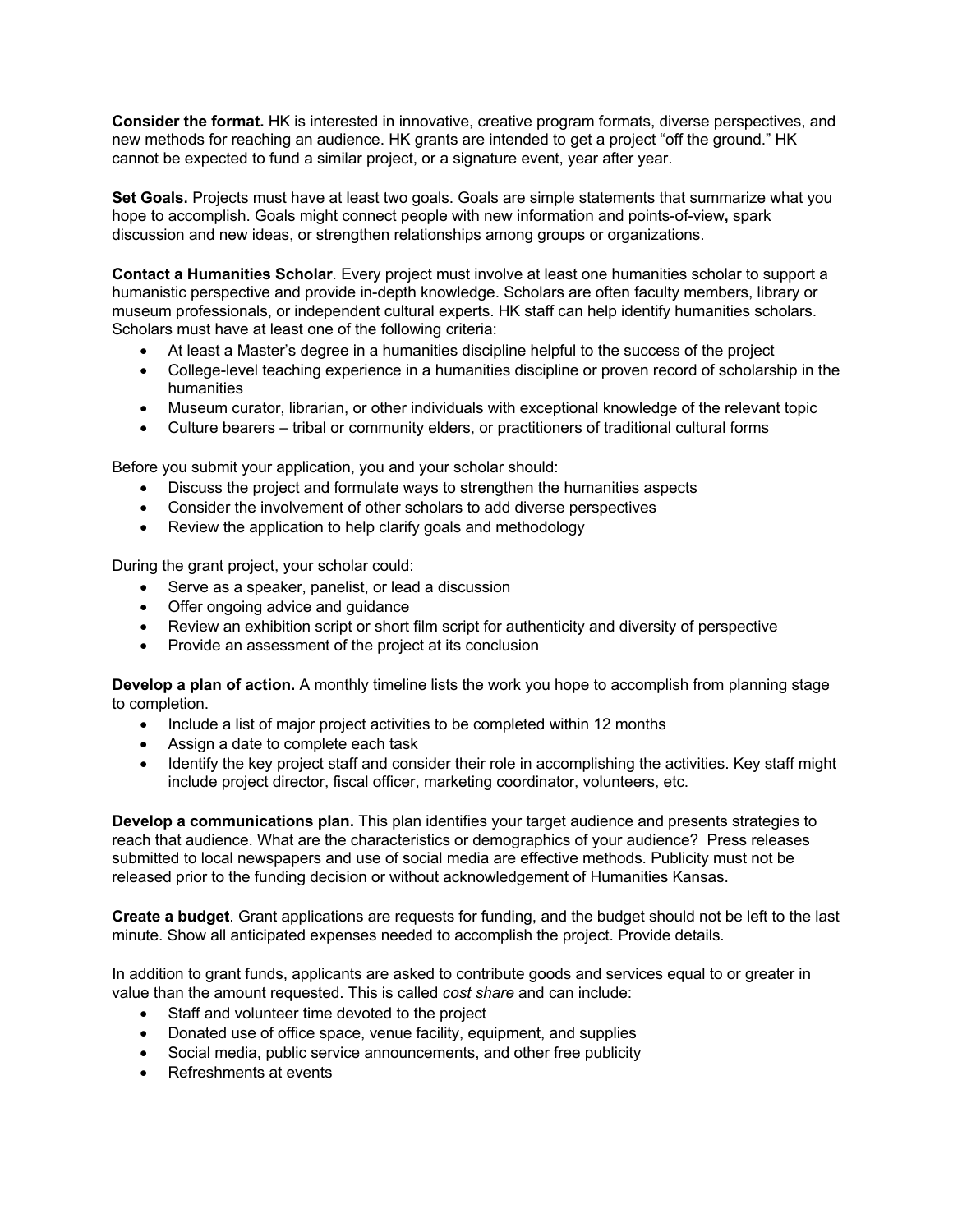Cash match is not required. HK only accepts costs accrued after the official start date of the grant period.

Examples of items grant funds CAN be used for:

- Salaries for temporary staff specifically hired to carry out the project
- Salaries for part-time staff with significant roles in the project
- Honoraria for scholars
- In-state travel reimbursement for staff and scholars including mileage, meals, and lodging
- Non-durable supplies and some equipment. (Funds cannot be used exclusively for equipment purchases; however, a small portion of the grant request—less than 25%—can be for equipment if it will enhance the overall goal of providing public humanities programming.)
- Tools to support online programming, such as a Zoom license for virtual public events.
- Rental of facilities or equipment such as projectors and audio systems
- Some publicity and promotions (cannot exceed 25% of the request)
- Funds *in addition to* the grant project can be requested to assist with increasing access to the project, including support for a sign language interpreter, Spanish language interpreter, audio tours for digital and in-person exhibits, rental of handicap accessible ramps, etc. (Accessibility funds are only available to enhance the humanities content as proposed in the project application. HK cannot fund projects that retroactively make existing humanities content accessible.)

*If you don't see something listed, contact staff for clarification.*

Grant funds CANNOT be used for:

- Salaries for full-time staff employed by the sponsor organization
- Publishing a book or catalog
- Performance pieces such as plays, musical performances, storytelling, or re-enactors
- Purchase of major equipment, website hosting, or insurance
- Purchase, restoration, or construction of a building
- Courses for academic credit or school projects. Students may be involved as volunteers
- Academic conferences or programs directed to a single profession
- Creation or purchase of a mural, memorial, monument, or plaque
- Individual research, scholarships, or fellowships
- Fundraisers, advocacy, or lobbying
- Projects that discriminate on the basis of race, color, national origin, gender, age, physical abilities, sexual orientation or identity
- Food, beverages, entertainment, and promotional giveaways such as shirts or mugs

# **Humanities for All Grant recipients are required to attend a 1-hour post-award online meeting.**

Topics will be compliance rules, deadlines, and Q&A. Date and time of the meeting will be determined after grant awards are announced.

**Past Successful Grant Applications** are available upon request.

# **HOW TO APPLY**

# **Step 1: Submit a Draft**

Organizations are strongly encouraged, but not required, to submit a draft. Prepare a draft by answering the questions below, which mirror the online application. Include preliminary budget details. HK staff will provide feedback to make the project more competitive for final submission. We understand the draft is a work-in-progress. Drafts should be emailed to LVH@humanitieskansas.org (Do not use the online grants form to submit a draft.)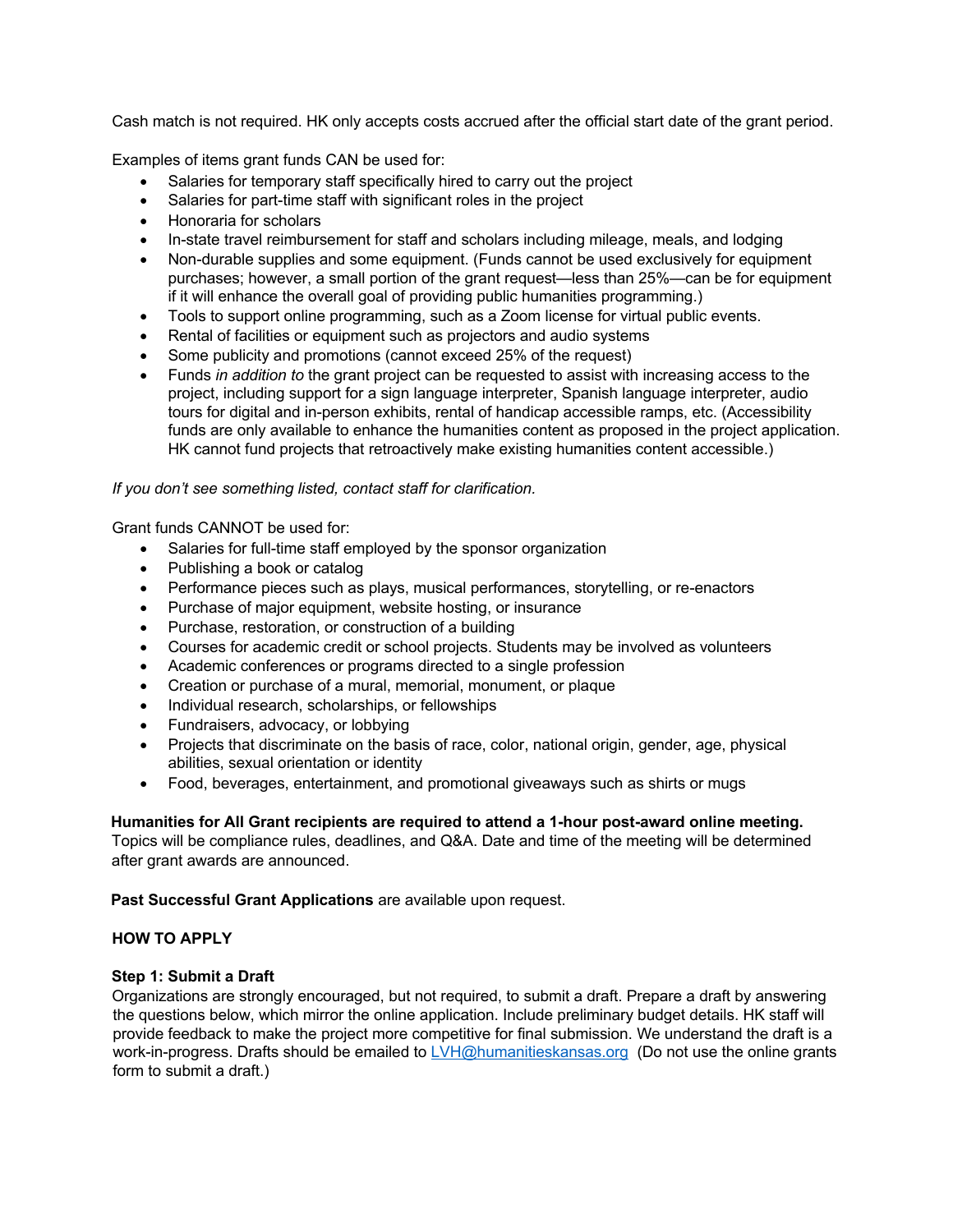# **Step 2: Submit Final Application**

Applications must be submitted online at https://www.humanitieskansas.org/grantsprograms/humanities-for-all-grants by 11:59 PM on the due date. Deadlines cannot be extended. See information about deadlines on page one of these guidelines.

Online Application Process

- Applicants may browse the online application but must register in order to enter data.
- Once registered, you will receive a registration confirmation email with a link to your application. Retain this email and use the link to return to the application at a later date.
- To progress through the application, click the "+" on the left to expand each section. See the status of each section by viewing the "incomplete" or "complete" indicators on the right.
- Attachments to the application may be uploaded as a JPEG, PDF, or Word document.
- To generate a printable version, click "Print" in the final section.
- To submit, click "Submit" in the final section. Once submitted, you will no longer have access to the application.

# **APPLICATION**

## CONTACT INFORMATION

- **1. Registration.** This is the person filling out the online application. This is typically the Project Director but may be someone else.
	- Name, Organization, Email, Phone
- **2. Sponsoring Organization.** This is the organization submitting the application. The sponsor organization is responsible for overseeing the grant. The organization must be a non-profit located in Kansas.
	- Organization Name, Address, City, State, ZIP, Phone, and Website
	- *New in 2022:* A Unique Entity ID (SAM) from SAM.gov for sub-awardees is required. This 12-digit alphanumeric ID is used to track federal funding. (You do not need a full SAM.gov registration for HK grants. Only the UEID number is required.) *How do you get a UEID? Follow the Quick Start Guide here: https://www.humanitieskansas.org/doccenter/a4d4fbbab8664a2f86cfbd9928995b07*
- **3. Project Director.** This person is responsible for the management of the project and will submit final reports. All official correspondence and contracts will be sent to this person.
	- Name, Title, Organization, Address, City, State, and ZIP
	- Phone and Email
- **4. Fiscal Officer.** This person is responsible for accounting of grant funds and cost share. The Fiscal Officer cannot be the Project Director.
	- Name, Title, Organization, Address, City, State, and ZIP
	- Phone and Email

### PROJECT NARRATIVE

- **5. Project Title.**
- **6. Audience Size.** Provide an estimated number(s) that indicates how many people this project will impact overall. This might be done through in-person public events, online events, media broadcasts, web-based activities, or a combination. Provide numbers in the following categories: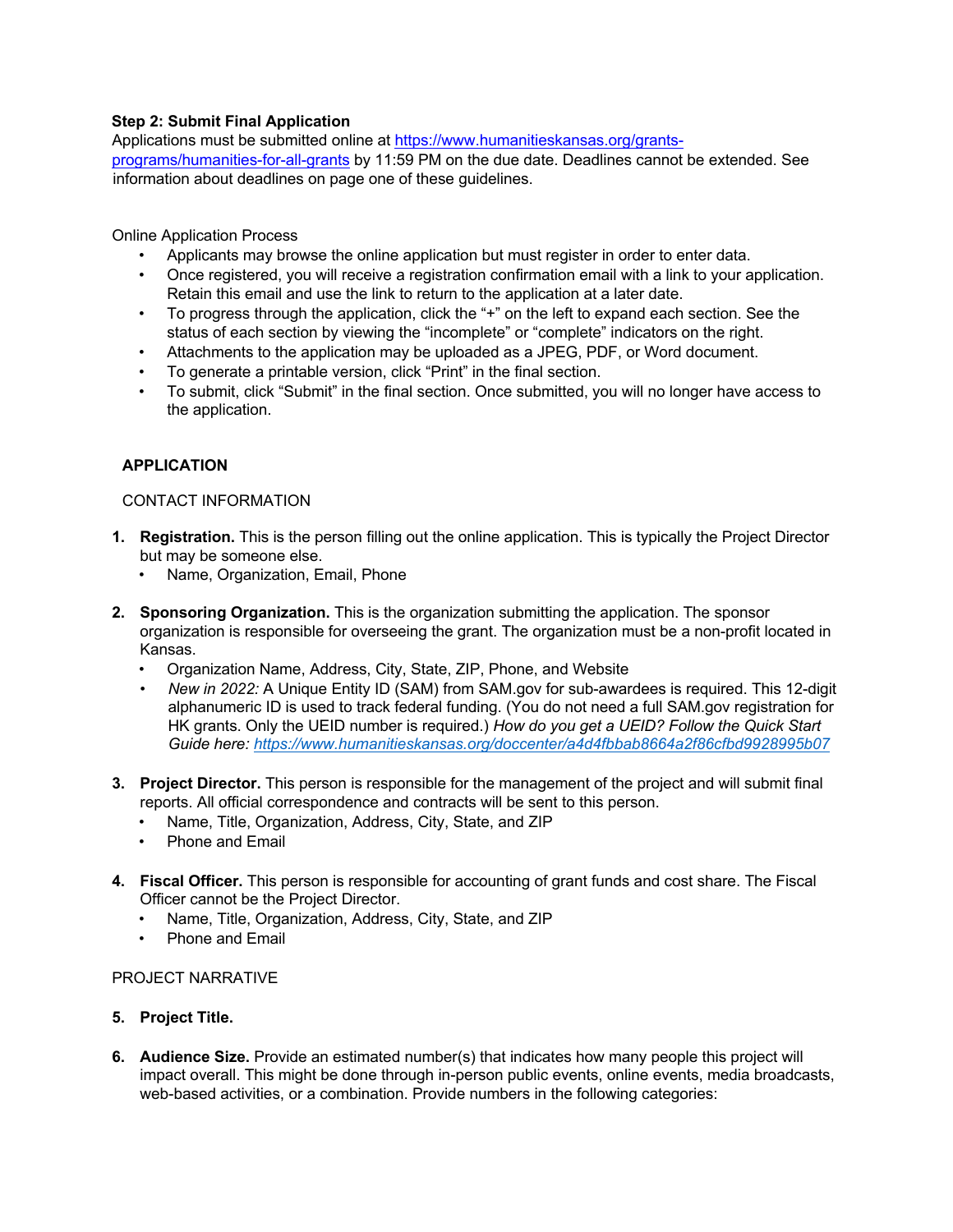- In Person (panel discussion, speaker, film premiere, exhibition visitation)
- Media (television or radio broadcasts)
- Web (downloads, website views, research requests)
- **7.** What unique story that engages the public will you explore with the project? How will the humanities be central to its success? Describe the project and, if it is intended to be an in-person event, describe in detail the contingency plans if stay-at-home orders are issued. [500 words]
- **8.** What are your goals for this project? Why is this project important to your organization or community? [500 words]
- **9.** What do you hope to accomplish during the funding period? Provide a detailed timeline from planning to completion. [500 words]
- **10.** List the key project staff, other than humanities scholars, and describe their responsibilities to the project. This may include Project Director, Fiscal Officer, Marketing Coordinator, volunteers, etc. [500 words]
- **11.** Describe your target audience and the marketing and communications strategies you will use to reach this audience. (Explain plans for promotion using social media, flyers, radio, etc.) [500 words]
- **12.** If applicable, describe the involvement of partner organizations. [250 words]

#### **SCHOLARS**

- **13.** Every grant must involve at least one humanities scholar. The Project Director cannot serve as a project scholar. For each scholar, provide the information below. If your project involves more than 10 scholars, upload a separate document at the end of the application.
	- Scholar Name
	- Title, Department, Organization (if applicable)
	- Address, City, State, ZIP
	- Phone and Email
	- List academic degrees and disciplines or explain their professional background. [250 words]
	- Describe their role in the project (advisor, speaker, panelist, script reviewer) and indicate the topics they will address. [250 words]

### SCHEDULE OF PUBLIC EVENTS OR ACTIVITIES

- **14.** Provide a list of all public engagement events, such as lectures, panel discussions, opening receptions or activities such as exhibitions, television broadcasts, or other online formats. Include tentative dates, times, locations, and estimated attendance for each. Describe alternative plans for the public event if a shutdown or stay-at-home order is issued. [500 words]
- **15. Target Audience.** Describe the overall target audience for your project. (Check all that apply.)
	- **Families**
	- AGE: 18-24
	- AGE: 25-40
	- AGE: 41-65
	- AGE: 66+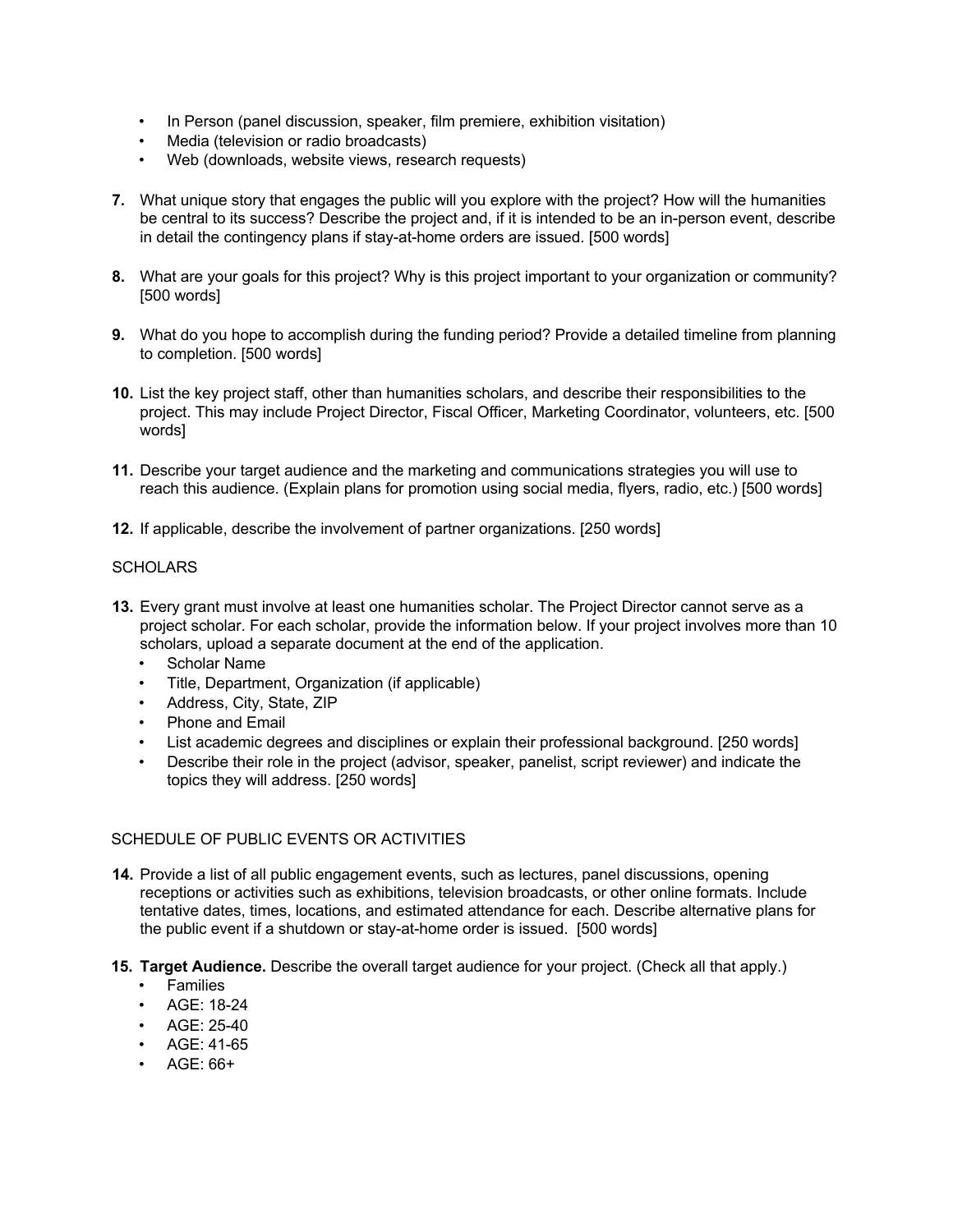# BUDGET FORM

## **16. BUDGET**

The budget shows all anticipated expenses throughout the course of the project and indicates what is to be funded with the HK grant or with cost share. Cost share is a way to document local contributions. It is the goods and services contributed to the project by the sponsor organization (or other partners involved) that are not funded by the grant. These local contributions ensure that Humanities Kansas is able to meet its requirements to the National Endowment for the Humanities.

Remember: Applicants must provide cost share that is equal to (or greater than) the grant amount requested. Everything in support of the project once the grant has been awarded has a value.

Include detailed notes for each expense that explains how the amount was determined. Round totals to the nearest dollar. Reviewers expect a clear understanding of where funds are being allocated.

- Project Staff
- Honoraria
- **Travel**
- Promotion
- **Supplies**
- Equipment and Facilities
- Other Expenses

## **What Do These Budget Categories Mean?**

**Project Staff** is the value of time for people who administer the project, both paid and volunteer. Staff may include the project director, marketing coordinator, or specialty staff hired for the project. For each person, estimate the total hours dedicated to the project and multiply by a comparable wage.

- Fiscal Officer's services must be a cost share contribution
- Grant writing or other activities prior to the grant award cannot be included
- Volunteer time may be valued at \$15/hr and should be listed as cost share
- Fringe benefits may only be shown as cost share

**Honoraria** are payments made to humanities scholars that serve in roles such as speakers, panelists, or consultants. Honoraria should be proportional to the work and qualifications of each scholar. A major talk by a recognized expert involving research demands a higher payment than participation on a panel requiring minimal advance preparation. Honorarium is typically \$250-\$300 per event, but should not exceed \$500. Speakers not paid with grant funds should be listed as cost share.

**Travel** includes mileage, lodging, and meals for both project staff and scholars. Only out-of-town travel can be funded by the grant. In-town travel must be counted as cost share. HK allowable rates:

- Mileage: \$.50/mi for private vehicles. Rental cars with economy rates are allowed.
- Lodging: Up to \$100/night. Expenses beyond this rate must be cost share.
- Meals: Up to \$35/day
- Airfare: Economy rate only

**Promotion** includes the creation of brochures, invitations, flyers, posters, and costs associated with mailings. It may also include paid advertising such as online media, newspaper, radio, and television. The use of social media is encouraged. Promotions costs cannot exceed 25% of the grant request.

**Supplies** includes detailed material costs for aspects such as exhibits or book discussions, or production of program agendas and gallery brochures. This category may include estimated costs of expendable items or office supplies needed for the project, such as pens, paper, or printer ink.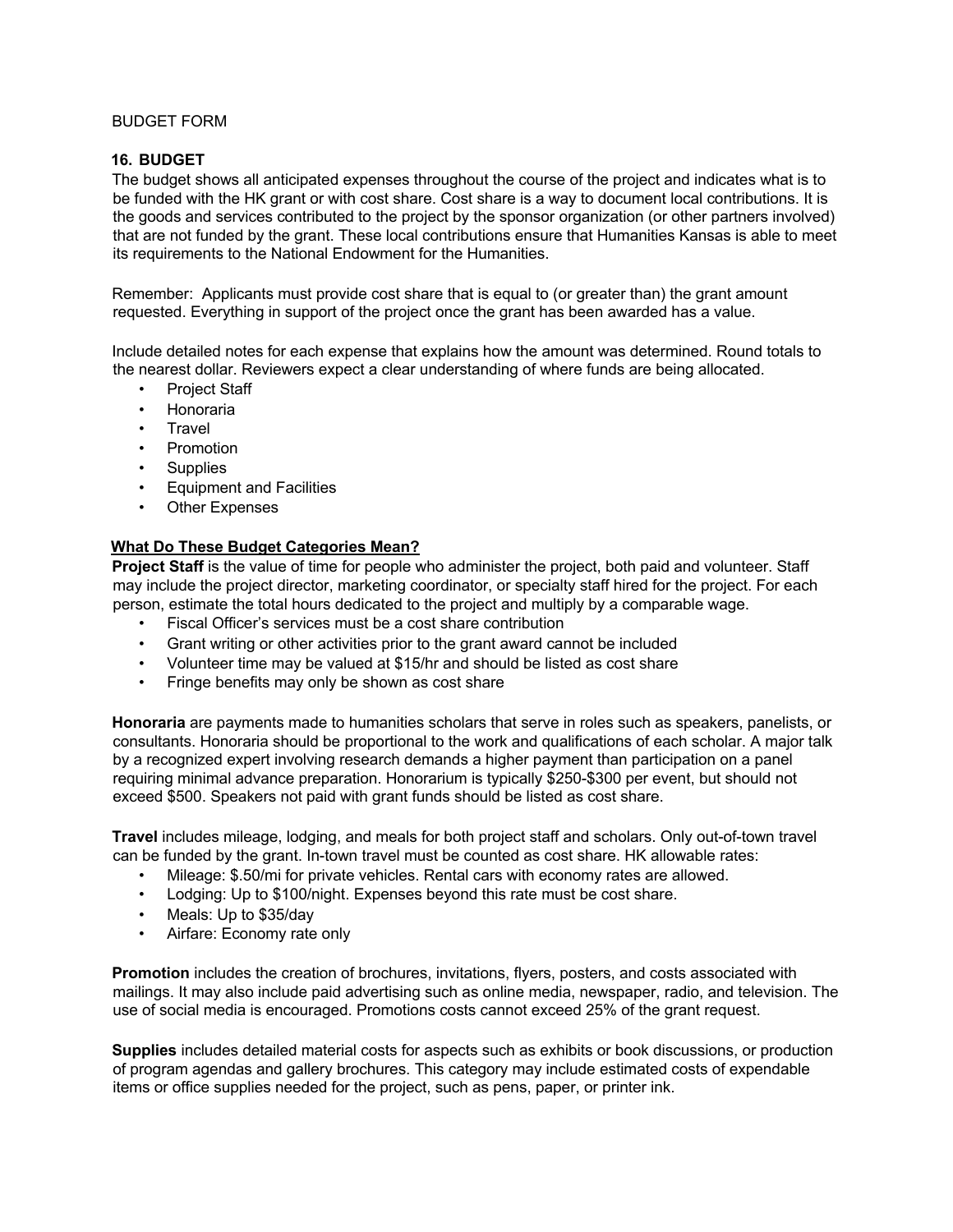**Equipment and Facilities** includes rental costs for meeting rooms, public venues, sound equipment, projectors, or other items needed for a project. Grant funds cannot be used to purchase major equipment, but you can place a fair market value on its use and count cost share. Fair market value is based on the cost of renting similar equipment. Small equipment purchases are allowable (less than 25% of the overall grant request), but purchase must be vital to the project.

**Other** includes costs essential to the project not identified above, including accessibility costs. Be specific. HK rarely funds "miscellaneous" costs. Items such as refreshments and group meals should be listed as cost share.

**SAMPLE BUDGET:** The sample below only shows details for select categories and is not intended to be a complete budget.

| <b>BUDGET ITEM</b>                                                                                                    | <b>HK Grant</b> | <b>Cost Share</b> |  |  |
|-----------------------------------------------------------------------------------------------------------------------|-----------------|-------------------|--|--|
| <b>PROJECT STAFF</b>                                                                                                  |                 |                   |  |  |
| Sarah Jones, Project Director 80 hrs @ \$20/hr = \$1,600                                                              | 1,000           | 600               |  |  |
| Bobbi Smith, Fiscal Officer, 6 mo @ \$2,000/mo @ 1% = \$120                                                           |                 | 120               |  |  |
| 3 volunteers @ 20 hrs ea @ \$15/hr = \$900                                                                            |                 | 900               |  |  |
| <b>PROJECT STAFF TOTAL</b>                                                                                            | 1,000           | 1,620             |  |  |
| <b>HONORARIA</b>                                                                                                      |                 |                   |  |  |
| Jane Doe, Consultant, Speaker for 1 program @ \$150 and<br>Consulting @ \$300                                         | 450             |                   |  |  |
| Ray Rodriguez, Panel Moderator, \$75                                                                                  | 75              |                   |  |  |
| Lana Lang, local historian & speaker for 1 program @ \$150                                                            |                 | 150               |  |  |
| <b>HONORARIA TOTAL</b>                                                                                                | 525             | 150               |  |  |
| <b>TRAVEL</b>                                                                                                         |                 |                   |  |  |
| Jane Doe, Consultant, Speaker, 400 mi @.50/mi = \$200. Lodging,<br>1 night @\$100. Meals, 1 day @\$35                 | 335             |                   |  |  |
| Sarah Jones, Project Director in-town travel 40 mi @ \$.50/mi = \$20                                                  |                 | 20                |  |  |
| <b>TRAVEL TOTAL</b>                                                                                                   | 335             | 20                |  |  |
| <b>PROMOTION</b>                                                                                                      |                 |                   |  |  |
| Printing, 1000 flyers, printed $@$.15 = $150$                                                                         | 150             |                   |  |  |
| Postage, 200 flyers, mailed $@$ , \$.35 = \$70                                                                        | 70              |                   |  |  |
| Media Advertising, 2 articles in The Daily News $@$100$ ea = \$200<br>10 announcements on KWQ RADIO @ \$30 ea = \$300 |                 | 500               |  |  |
| Social Media Marketing 2 days @ \$15/day                                                                              | 15              | 15                |  |  |
| PROMOTION TOTAL                                                                                                       | 235             | 515               |  |  |
| <b>EQUIPMENT &amp; FACILITIES</b>                                                                                     |                 |                   |  |  |
| Sound system rental, 2 days $@$ \$75/day = \$150                                                                      | 150             |                   |  |  |
| Video Camera usage, 2 days $@$ \$50/day = \$100                                                                       |                 | 100               |  |  |
| Meeting Room usage, 1 meeting @\$100 = \$100                                                                          |                 | 100               |  |  |